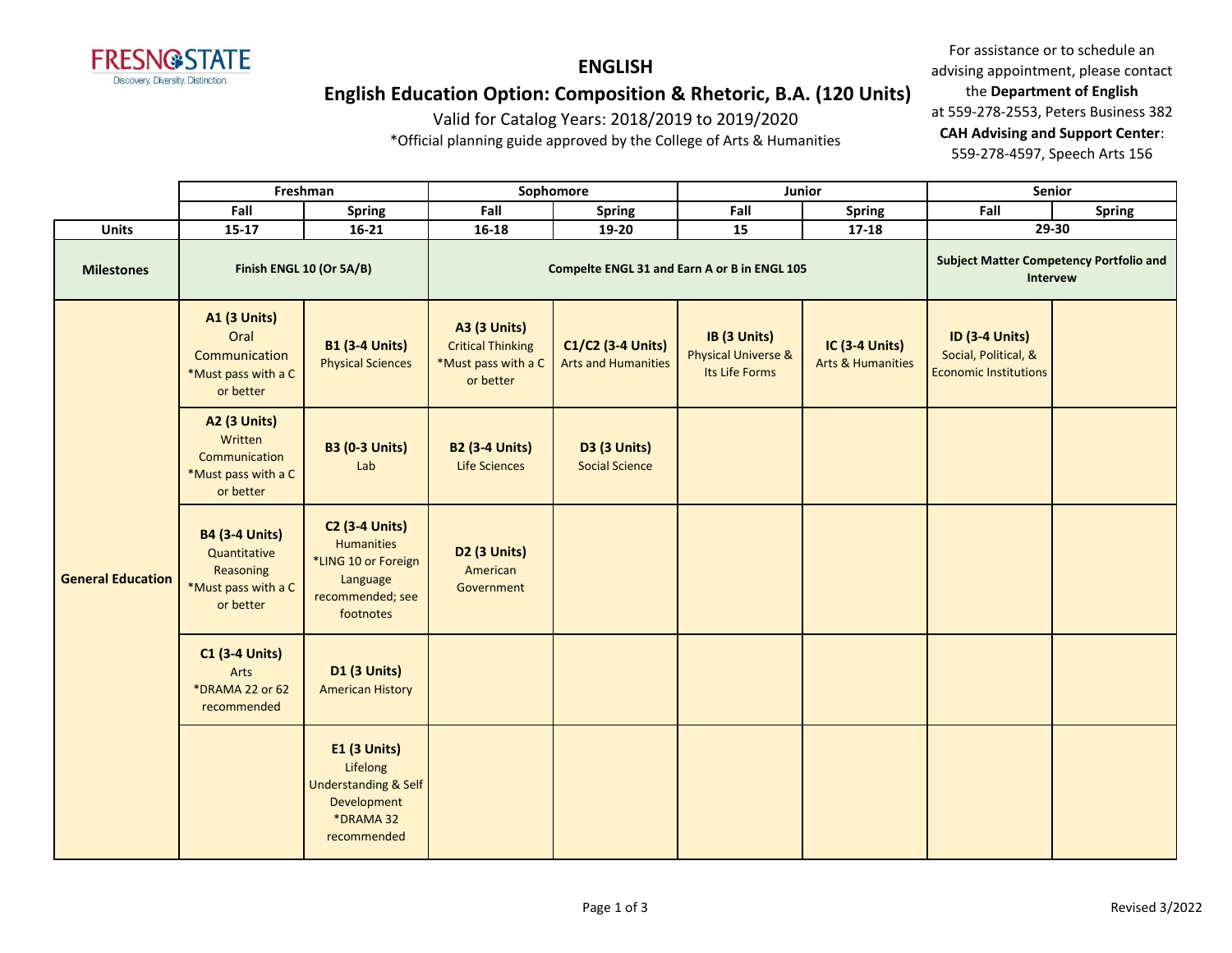

### **ENGLISH**

# **English Education Option: Composition & Rhetoric, B.A. (120 Units)**

Valid for Catalog Years: 2018/2019 to 2019/2020

\*Official planning guide approved by the College of Arts & Humanities

For assistance or to schedule an advising appointment, please contact the **Department of English** at 559-278-2553, Peters Business 382 **CAH Advising and Support Center**: 559-278-4597, Speech Arts 156

|              |           | Freshman                                                  |                                                          | Sophomore                                                                                                                        | Junior                                                                                                                                         |                                                                                                                                         | Senior                                                                                                                                                        |                                                                                                             |
|--------------|-----------|-----------------------------------------------------------|----------------------------------------------------------|----------------------------------------------------------------------------------------------------------------------------------|------------------------------------------------------------------------------------------------------------------------------------------------|-----------------------------------------------------------------------------------------------------------------------------------------|---------------------------------------------------------------------------------------------------------------------------------------------------------------|-------------------------------------------------------------------------------------------------------------|
|              | Fall      | <b>Spring</b>                                             | Fall                                                     | <b>Spring</b>                                                                                                                    | Fall                                                                                                                                           | <b>Spring</b>                                                                                                                           | Fall                                                                                                                                                          | <b>Spring</b>                                                                                               |
| <b>Units</b> | $15 - 17$ | $16 - 21$                                                 | 16-18                                                    | 19-20                                                                                                                            | 15                                                                                                                                             | $17 - 18$                                                                                                                               | 29-30                                                                                                                                                         |                                                                                                             |
|              |           | <b>ENGL 31</b><br>(4 Units)<br>[Pre-Req: ENGL 5B or<br>10 | <b>ENGL 32</b><br>(4 Units)<br>[Pre-Req: ENGL 5 or<br>10 | <b>ENGL 105</b><br>(4 Units)<br>[Pre-Req: ENGL 31,<br>32]<br>*Must earn a B or<br>better for Subject<br><b>Matter Competency</b> | <b>ENGL 131</b><br>(4 Units)<br>[Co-req: ENGL 105]<br>*Must earn a B or<br>better<br>for Subject Matter<br>Competency                          | <b>ENGL 189</b><br>(4 Units)                                                                                                            | <b>ENGL 112 or 167</b><br>(4 Units)<br>*See course catalog<br>for prerequisite<br>requirements                                                                | <b>ENGL 193T</b><br>or 194T<br>(4 Units)<br>*Must earn a B or<br>better<br>for Subject Matter<br>Competency |
| <b>Major</b> |           |                                                           |                                                          | <b>DRAMA 138A</b><br>(3 Units)<br>[Pre-Req: Instructor<br>permission]                                                            | ENGL 112, 113,<br>114, 178, 179, 193T<br>(selected topics),<br>or 194T<br>(4 Units)<br>*See course catalog<br>for prerequisite<br>requirements | <b>LING 141</b><br>(3 Units)                                                                                                            | <b>Theory</b><br>(3 units)<br>COMM 105, 140, 142<br><b>Theory</b><br>(4 Units)<br>ENGL 181, 175T (Tutoring), 175T (Comp.<br>Theory) or other approved courses |                                                                                                             |
|              |           |                                                           |                                                          | <b>LING 146</b><br>(3 Units)                                                                                                     |                                                                                                                                                | COMM 103, 105,<br>114, or 115<br>(3 Units)                                                                                              |                                                                                                                                                               |                                                                                                             |
|              |           |                                                           |                                                          |                                                                                                                                  |                                                                                                                                                | <b>Creative Writing</b><br>(4 Units)<br>ENGL 41, 43, 44, 161,<br>163, or 164<br>*See course catalog<br>for prerequisite<br>requirements | <b>Theory</b><br>(4 Units)<br>ENGL 181, 175T (Tutoring), 175T (Comp.<br>Theory) or other approved courses                                                     |                                                                                                             |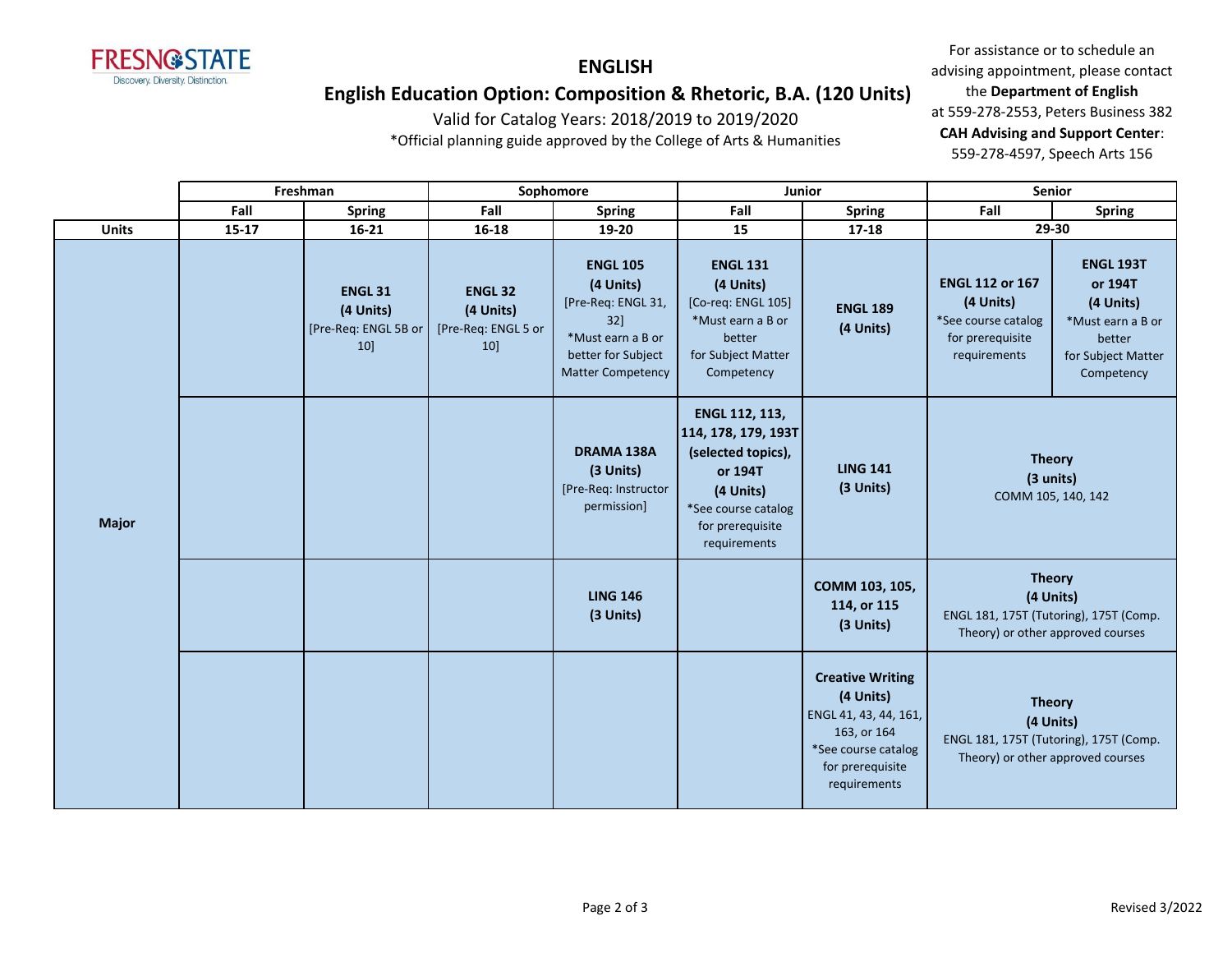

### **ENGLISH**

## **English Education Option: Composition & Rhetoric, B.A. (120 Units)**

Valid for Catalog Years: 2018/2019 to 2019/2020

\*Official planning guide approved by the College of Arts & Humanities

For assistance or to schedule an advising appointment, please contact the **Department of English** at 559-278-2553, Peters Business 382 **CAH Advising and Support Center**: 559-278-4597, Speech Arts 156

|                                 |                 | Freshman      | Sophomore<br><b>Junior</b>                             |                                                                                          | Senior                                                                                                                              |               |                                                 |                                                                                                                                            |
|---------------------------------|-----------------|---------------|--------------------------------------------------------|------------------------------------------------------------------------------------------|-------------------------------------------------------------------------------------------------------------------------------------|---------------|-------------------------------------------------|--------------------------------------------------------------------------------------------------------------------------------------------|
|                                 | Fall            | <b>Spring</b> | Fall                                                   | <b>Spring</b>                                                                            | Fall                                                                                                                                | <b>Spring</b> | Fall                                            | <b>Spring</b>                                                                                                                              |
| Units                           | $15 - 17$       | $16 - 21$     | $16 - 18$                                              | 19-20                                                                                    | 15                                                                                                                                  | $17-18$       |                                                 | 29-30                                                                                                                                      |
| <b>Additional</b><br>Graduation | <b>Elective</b> |               | Foreign<br>Language<br>$(3-4$ Units)<br>*See footnotes | <b>EHD 50</b><br>(3 Units)<br>*Prerequisite for<br><b>Teaching Credential</b><br>Program | <b>ENGL 160W</b><br>(4 Units)<br>[Pre-Req: ENGL 5B or<br>10 (C or better)]<br>*UDWS requirement;<br>must pass with a C or<br>better |               | MI (3 Units)<br>Multicultural/<br>International | <b>Portfolio</b><br><b>Submission &amp;</b><br><b>Interview</b><br>$(0 \text{ unit})$<br>*Required for Subject<br><b>Matter Competency</b> |
| <b>Requirements</b>             |                 |               |                                                        |                                                                                          |                                                                                                                                     |               |                                                 | CI 149<br>(3 Units)<br>*Prerequisite for<br><b>Teaching Credential</b><br>Program                                                          |

#### **FOOTNOTES:**

**Prerequisites/Corequisites:** Other restrictions may apply. Please see your course catalog for detailed prerequisite/corequisite requirements.

**General Education:** GE courses may double-count in Extended Studies emphasis.

Electives (10 units): Units in this area may be used toward a double major or minor. Students must earn a minimum of 120 units total to graduate. The number of required elective units may vary, depending on the amount of units earned from major and GE courses.

**Foreign Language:** Two college-level courses in the same foreign language are required.

Upper Division Writing Skills requirement (UDWS): All undergraduate students must demonstrate competency in writing skills by passing the Upper Division Writing Exam (UDWE) or by obtaining a C or better in an approved upper division writing course, identified by the letter "W."

Substitutions: If substitutions/exceptions/waivers are made for any major courses that also meet GE and/or the Multicultural/International graduation requirement, the student is responsible for completing additional courses to satisfy the respective areas (GE and/or MI). This also includes the upperdivision writing requirement.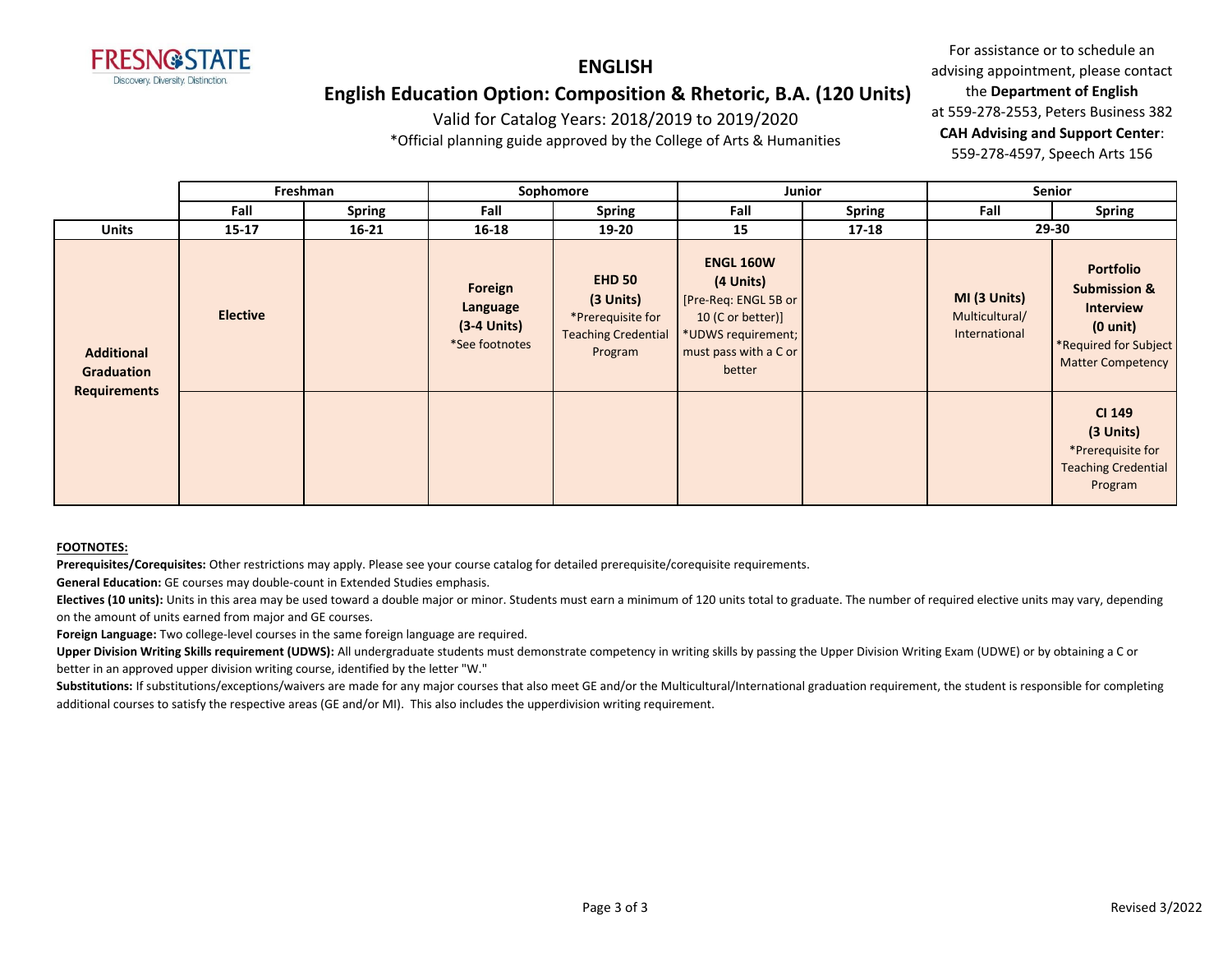**FRESN@STATE** Discovery. Diversity. Distinction.

# **ENGLISH English Education Option: Composition & Rhetoric, B.A. (120 Units)**

Valid for Catalog Years: 2011/2012 to 2017/2018 \*Official planning guide approved by the College of Arts & Humanities

For assistance or to schedule an advising appointment, please contact the **Department of English** at 559-278-2553, Peters Business

#### 382

**CAH Advising and Support Center**:

559-278-4597, Speech Arts 156

|                             | Freshman                                                                                               |                                                                                                                   | Sophomore                                                                                 |                                                 |                                                                  | Junior                                                | Senior                                                                    |               |
|-----------------------------|--------------------------------------------------------------------------------------------------------|-------------------------------------------------------------------------------------------------------------------|-------------------------------------------------------------------------------------------|-------------------------------------------------|------------------------------------------------------------------|-------------------------------------------------------|---------------------------------------------------------------------------|---------------|
|                             | Fall                                                                                                   | <b>Spring</b>                                                                                                     | Fall                                                                                      | <b>Spring</b>                                   | Fall                                                             | <b>Spring</b>                                         | Fall                                                                      | <b>Spring</b> |
| <b>Units</b>                | $15-17$                                                                                                | $16 - 21$                                                                                                         | $16 - 18$                                                                                 | 19-20                                           | 15                                                               | $17 - 18$                                             | 29-30                                                                     |               |
|                             | <b>A1 (3 Units)</b><br><b>Oral Communication</b><br>*Must pass with a C or Physical Sciences<br>better | <b>B1 (3-4 Units)</b>                                                                                             | <b>A3 (3 Units)</b><br>Critical<br><b>Thinking</b><br>*Must pass<br>with a C or<br>better | C1/C2 (3-4 Units)<br><b>Arts and Humanities</b> | IB (3 Units)<br><b>Physical Universe &amp;</b><br>Its Life Forms | <b>IC (3-4 Units)</b><br><b>Arts &amp; Humanities</b> | <b>ID (3-4 Units)</b><br>Social, Political, &<br>Economic<br>Institutions |               |
|                             | <b>A2 (3 Units)</b><br>Written<br>Communication<br>*Must pass with a C or<br>better                    | <b>B3 (0-3 Units)</b><br>Lab                                                                                      | <b>B2 (3-4 Units)</b><br>Life Sciences                                                    | <b>D3 (3 Units)</b><br><b>Social Science</b>    |                                                                  |                                                       | MI (3 Units)<br>Multicultural/<br>International                           |               |
| General<br><b>Education</b> | <b>B4 (3-4 Units)</b><br>Quantitative<br>Reasoning<br>*Must pass with a C or<br>better                 | <b>C2 (3-4 Units)</b><br><b>Humanities</b><br>*LING 10 or<br>Foreign<br>Language<br>recommended;<br>see footnotes | D <sub>2</sub> (3 Units)<br>American<br>Government                                        |                                                 |                                                                  |                                                       |                                                                           |               |
|                             | <b>C1 (3-4 Units)</b><br>Arts<br>*DRAMA 22 or 62<br>recommended                                        | <b>D1 (3 Units)</b><br><b>American History</b>                                                                    |                                                                                           |                                                 |                                                                  |                                                       |                                                                           |               |
|                             |                                                                                                        | <b>E1 (3 Units)</b><br>Lifelong<br><b>Understanding &amp;</b><br>Self<br>Development<br>*DRAMA 32<br>recommended  |                                                                                           |                                                 |                                                                  |                                                       |                                                                           |               |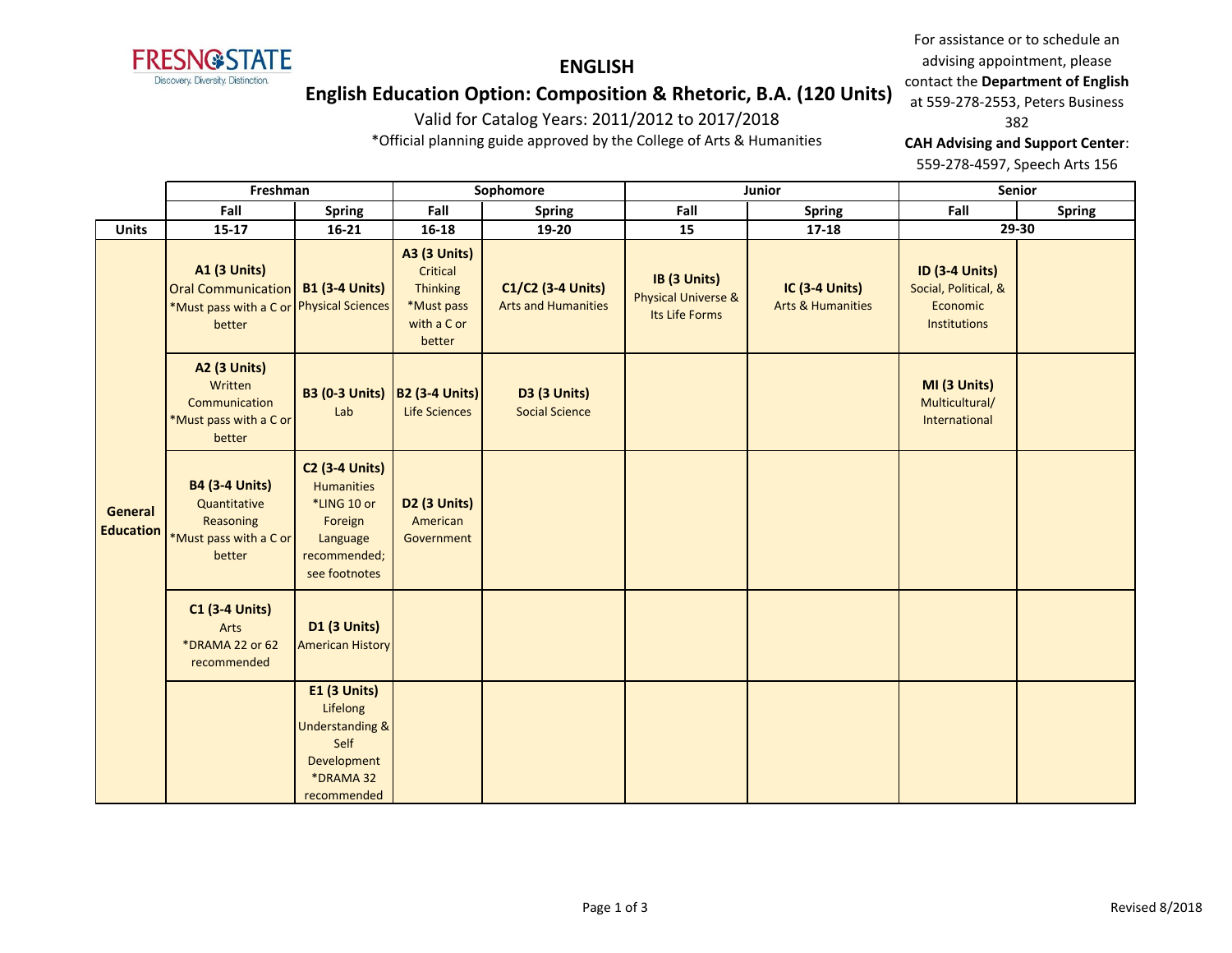**FRESN@STATE** Discovery. Diversity. Distinction.

For assistance or to schedule an advising appointment, please contact the **Department of English** at 559-278-2553, Peters Business 382

# **English Education Option: Composition & Rhetoric, B.A. (120 Units)**

**ENGLISH**

Valid for Catalog Years: 2011/2012 to 2017/2018

\*Official planning guide approved by the College of Arts & Humanities

**CAH Advising and Support Center**:

559-278-4597, Speech Arts 156

|                  | Freshman        |                                                            | Sophomore                                                     |                                                                                                                     |                                                                                                                                                | Junior                                                                                                                               | <b>Senior</b>                                                                                  |                                                                                                                           |
|------------------|-----------------|------------------------------------------------------------|---------------------------------------------------------------|---------------------------------------------------------------------------------------------------------------------|------------------------------------------------------------------------------------------------------------------------------------------------|--------------------------------------------------------------------------------------------------------------------------------------|------------------------------------------------------------------------------------------------|---------------------------------------------------------------------------------------------------------------------------|
|                  | Fall            | <b>Spring</b>                                              | Fall                                                          | <b>Spring</b>                                                                                                       | Fall                                                                                                                                           | <b>Spring</b>                                                                                                                        | Fall                                                                                           | <b>Spring</b>                                                                                                             |
| <b>Units</b>     | $15 - 17$       | $16 - 21$                                                  | 16-18                                                         | 19-20                                                                                                               | 15                                                                                                                                             | $17 - 18$                                                                                                                            |                                                                                                | 29-30                                                                                                                     |
| <b>Major</b>     |                 | <b>ENGL 31</b><br>(4 Units)<br>[Pre-Req: ENGL<br>5B or 10] | <b>ENGL 32</b><br>(4 Units)<br>[Pre-Req: ENGL<br>5 or 10]     | <b>ENGL 105 (4 Units)</b><br>[Pre-Req: ENGL 31, 32]<br>*Must earn a B or better<br>for Subject Matter<br>Competency | <b>ENGL 131 (4 Units)</b><br>[Co-req: ENGL 105]<br>*Must earn a B or<br>better<br>for Subject Matter<br>Competency                             | <b>ENGL 189 (4 Units)</b>                                                                                                            | <b>ENGL 112 or 167</b><br>(4 Units)<br>*See course catalog<br>for prerequisite<br>requirements | <b>ENGL 193T</b><br>or 194T (4 Units)<br>*Must earn a B or<br>better<br>for Subject Matter<br>Competency                  |
|                  |                 |                                                            |                                                               | DRAMA 138A (3 Units)<br>[Pre-Req: Instructor<br>permission]                                                         | ENGL 112, 113,<br>114, 178, 179,<br>193T (selected<br>topics),<br>or 194T (4 Units)<br>*See course catalog<br>for prerequisite<br>requirements | <b>LING 141 (3 Units)</b>                                                                                                            |                                                                                                | Theory (3 units)<br>COMM 105, 140, 142                                                                                    |
|                  |                 |                                                            |                                                               | <b>LING 146 (3 Units)</b>                                                                                           |                                                                                                                                                | COMM 103, 105,<br>114, or 115 (3 Units)                                                                                              | ENGL 181, 175T (Tutoring), 175T (Comp.                                                         | Theory (4 Units)<br>Theory) or other approved courses                                                                     |
|                  |                 |                                                            |                                                               |                                                                                                                     |                                                                                                                                                | <b>Creative Writing (4</b><br>Units)<br>ENGL 41, 43, 44, 161,<br>163, or 164<br>*See course catalog for<br>prerequisite requirements |                                                                                                | Theory (4 Units)<br>ENGL 181, 175T (Tutoring), 175T (Comp.<br>Theory) or other approved courses                           |
| <b>Electives</b> | <b>Elective</b> |                                                            | <b>Foreign</b><br>Language<br>$(3-4$ Units)<br>*See footnotes | <b>EHD 50 (3 Units)</b><br>*Prerequisite for<br><b>Teaching Credential</b><br>Program                               | <b>ENGL 160W (4</b><br>Units)<br>[Pre-Req: ENGL 5B or<br>10 (C or better)]<br>*UDWS requirement;<br>must pass with a C or<br>better            |                                                                                                                                      |                                                                                                | <b>Portfolio</b><br><b>Submission &amp;</b><br>Interview (0 unit)<br>*Required for<br><b>Subject Matter</b><br>Competency |